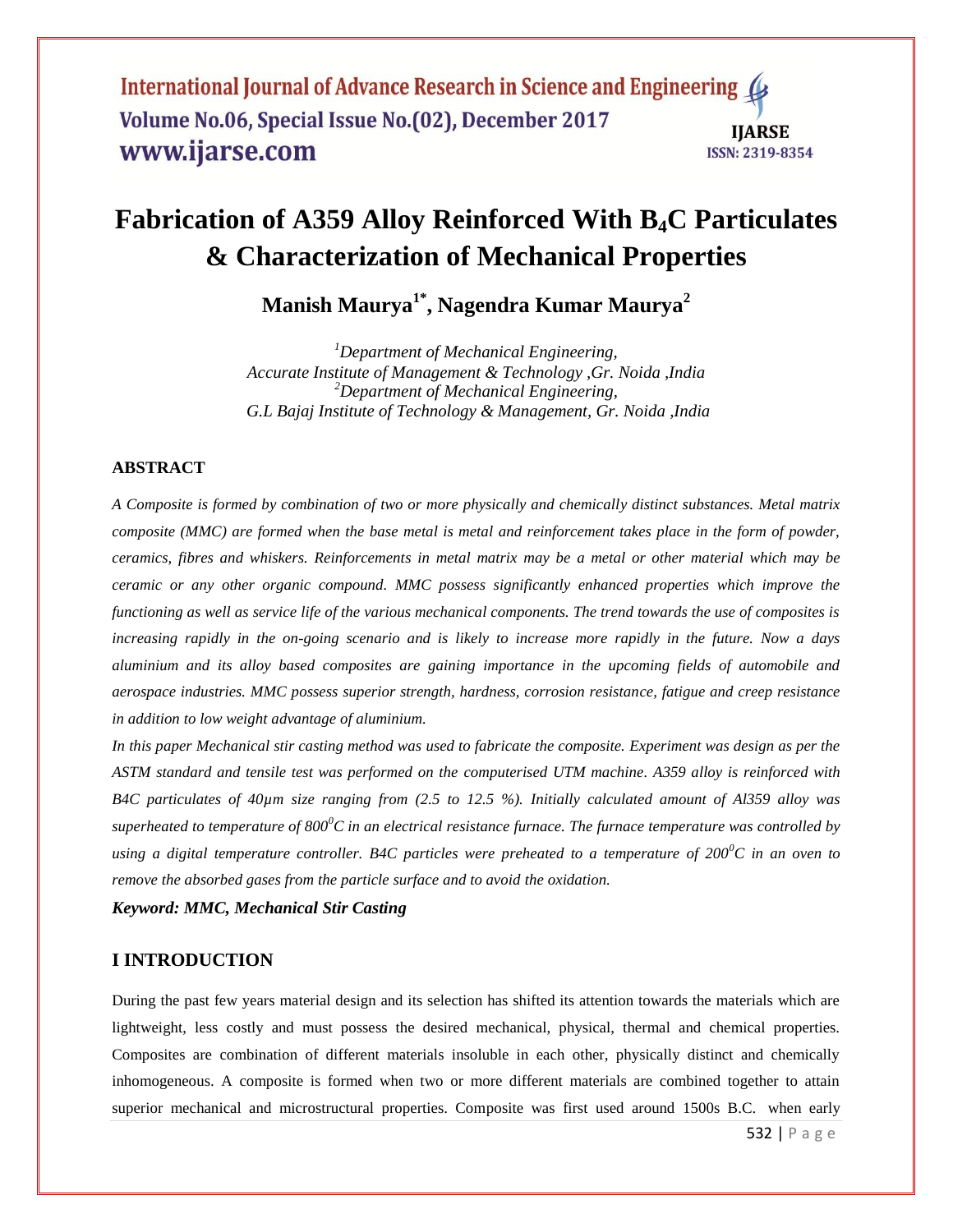#### International Journal of Advance Research in Science and Engineering ( Volume No.06, Special Issue No.(02), December 2017 **IIARSE** www.ijarse.com ISSN: 2319-8354

Egyptians and Mesopotamian settlers used a mixture of mud and straw to create strong and durable buildings. Straw continued to provide reinforcement to ancient composite products including pottery and boats. Wattle and daub is one of the oldest man-made composite materials, at over 6000 years old.Composite materials have been used for advanced structural and non-structural applications in automotive, aircraft, marine and electrical industries [1].Stir casting technique is generally used to fabricate the composite due to economy and simplicity. Electromagnetic stir casting reduces the porosity in the matrix and improves the mechanical properties of the composite.

Goswami et al. (2000) conduct an experiment to synthesis of machinable quality of magnesium aluminium silicate for fabrication of insulators/spacers by two different routes. [1]. Bunma et al. (2011) investigated microstructural and mechanical property of SiC reinforced aluminium composites produced by powder injection casting. Experimental results reveal that unreinforced alloy gave minimum % internal void whereas the addition of SiC increases the porosity [2].Yc et al. (2012) evaluated the mechanical properties of Al 6061 matrix composites reinforced with glass particulate using stir casting route. The tensile strength and hardness increases by adding reinforcement and then decreases with increase with wt % of glass particles [3]. Rao et al. (2012) investigated the fabrication and mechanical properties of aluminium-boron carbide composites by stir casting method. The hardness and tensile strength of the composites was increased and density was decreased with increasing the amount of the boron carbide in the matrix phase [4]. Gargatte et al. (2012) investigated that the fabrication & characterization of Al-5083 alloy composite reinforced with SiC particles by stir casting process and the mechanical properties were compared with un-reinforced A359 matrix alloy [5]. Kumar et al. (2013) conducted fabrication and characterization of A359/Al2O3 metal matrix composite using electromagnetic stir casting method [6]. Boopathi et al. (2013) investigated that evaluation of fabricated Al 2024 in the presence of silicon carbide, fly ash and its combinations by stir casting method [7].Kumar et al. (2011) investigated the mechanical and tribological behaviour of Al6060 & Al7075 MMC. It was observed that Al7075 possess better properties [8]. Verma et al. (2012) investigated that processing of Al5083 alloy reinforced with  $A_2O_3$  through microwave sintering. Powder metallurgy method is the most suitable method for making MMC after stir casting. The  $Al_2O_3$  powders were mixed in different composition with Al5083 by four point planetary ball mill [9]. Shadakshari et al. (2012) investigated carbon nanotube reinforced AMMC. Experimental result concludes CNTs are a promising reinforcement to obtain high damping capabilities at an elevated temperature [10]. Shaikusmansha et al. (2013) investigated the production and tribological characterization of stir-cast hybrid composite Al6061 reinforced with SiC and TiC. Enhancement of mechanical properties was observed [11]. Haque et al. (2014) investigated that the mechanical and machining properties analysis of Al6061-Cu-reinforced SiC MMC [12].Zakaulla et al. (2014) preformed studies of corrosion properties of Al 6061 reinforced with varying percentage of uncoated and Cu coated silicon carbide in 3.5 wt%. NaCl solution using weight loss method [13].Girisha et al. (2013) performed preparation, characterisation and wear study of Al356 reinforced with  $ZrO_2$  nano particles prepared by dissolving  $ZrO (NO_3)$  and  $C_6H_12O_6$  stir casting .It was revealed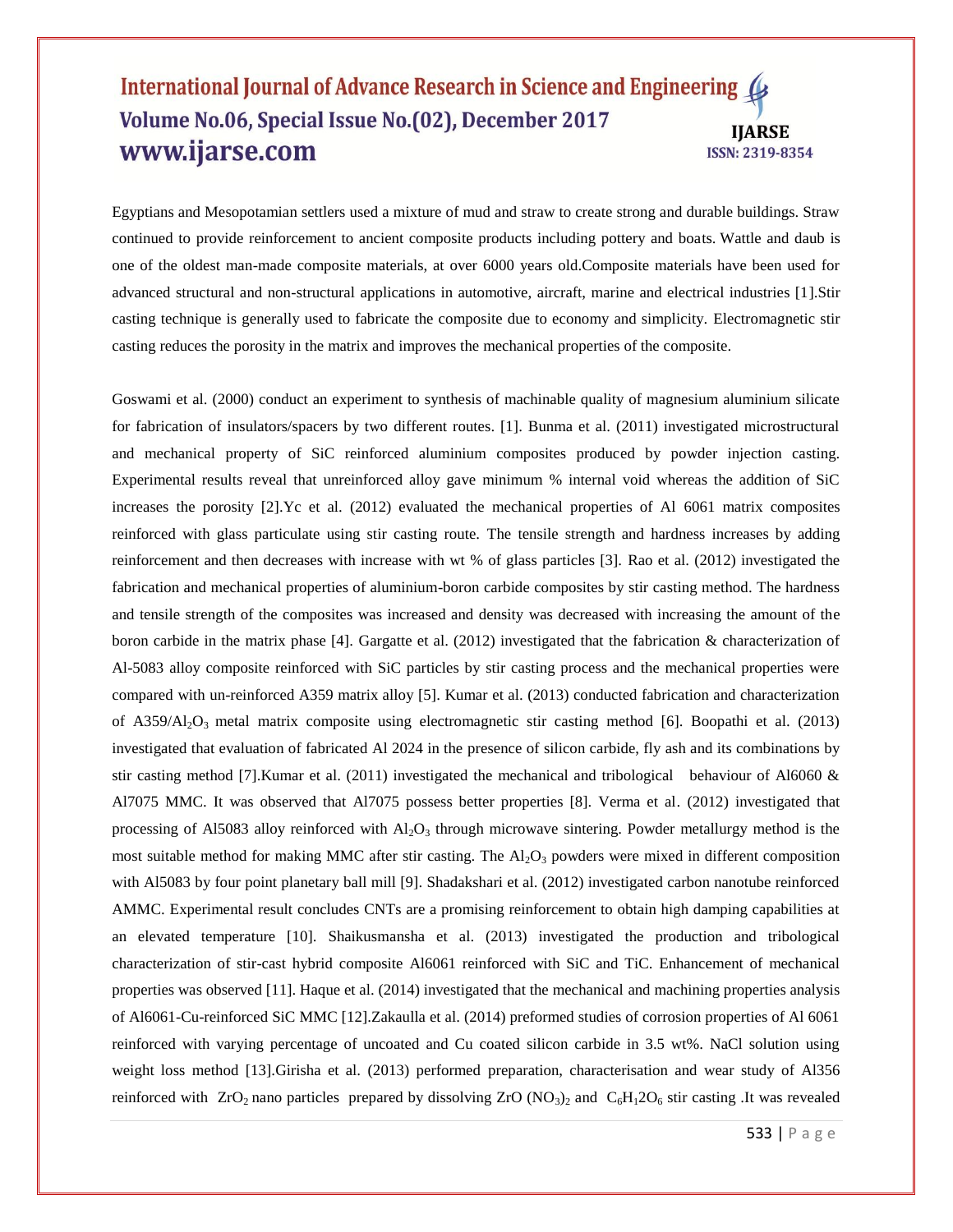#### International Journal of Advance Research in Science and Engineering ( Volume No.06, Special Issue No. (02), December 2017 **IIARSE** www.ijarse.com ISSN: 2319-8354

that the wear properties of the reinforced composite is enhanced compared to base metal[. Kishore et al. (2015) conducted fabrication and characterisation of Al-TiC composite by situ process .It was revealed that by the addition of TiC reinforcement to the Al6061 matrix hardness value was increased.

### **II EXPERIMENTAL SETUP**

In this study A359 alloy is reinforced with B4C particulates of 40µmsize ranging from 2.5 to 12.5 %.Stir casting technique is used to fabricate the composite. The schematics diagram of stir casting process is as shown in Fig.1. Initially calculated amount of Al359 alloy was superheated to temperature of  $800^{\circ}$ C in an electrical resistance furnace. The furnace temperature was controlled by using a digital temperature controller. B4C particles were preheated to a temperature of  $200^{\circ}$ C in an oven to remove the absorbed gases from the particle surface and to avoid high drop of temperature after addition ofparticulates. An envelope of inert gas (He) is used to prevent the inclusion of foreign particle during the solidification. The systematic diagram for the casting of composite materials are as shown in Fig.3 and Fig.4.

For the investigation of tensile strength specimen was prepared as per the ASTM standard as shown in Fig.2 to check the repeatability of results 3 samples are created for each set of experiment. Final result is averaging of these three values. A computerized U.T.M is used for the testing of tensile test. The actual fabricated sample for the tensile test is as shown in Fig.5.



**Fig.1 Block Diagram of Stir Casting Method[11]**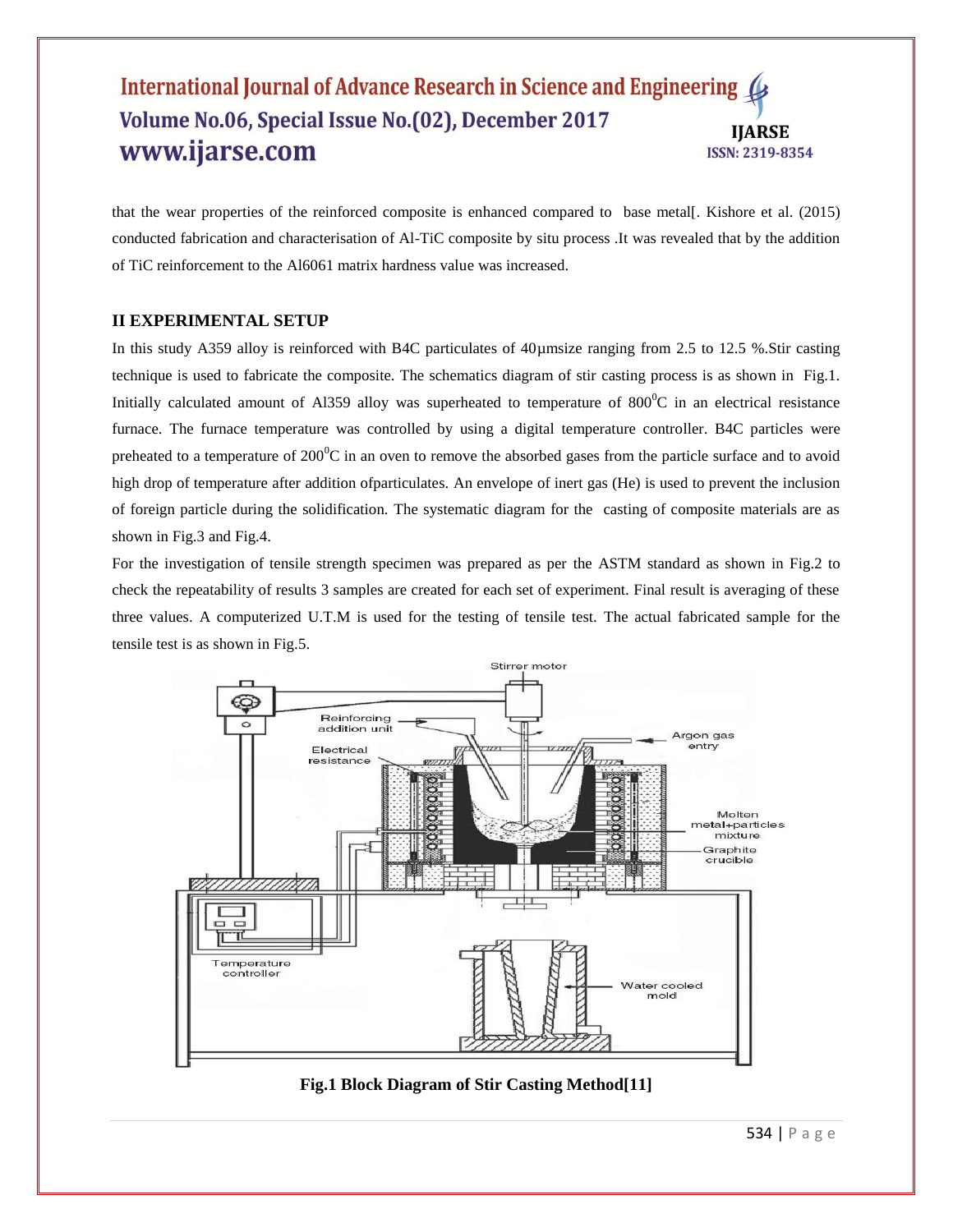International Journal of Advance Research in Science and Engineering ( Volume No.06, Special Issue No.(02), December 2017 **IJARSE** www.ijarse.com ISSN: 2319-8354







**Fig.3. Molten Composite & Mould Fig.4. MMC in Rod form**





**Fig.5. Sample prepared for testing**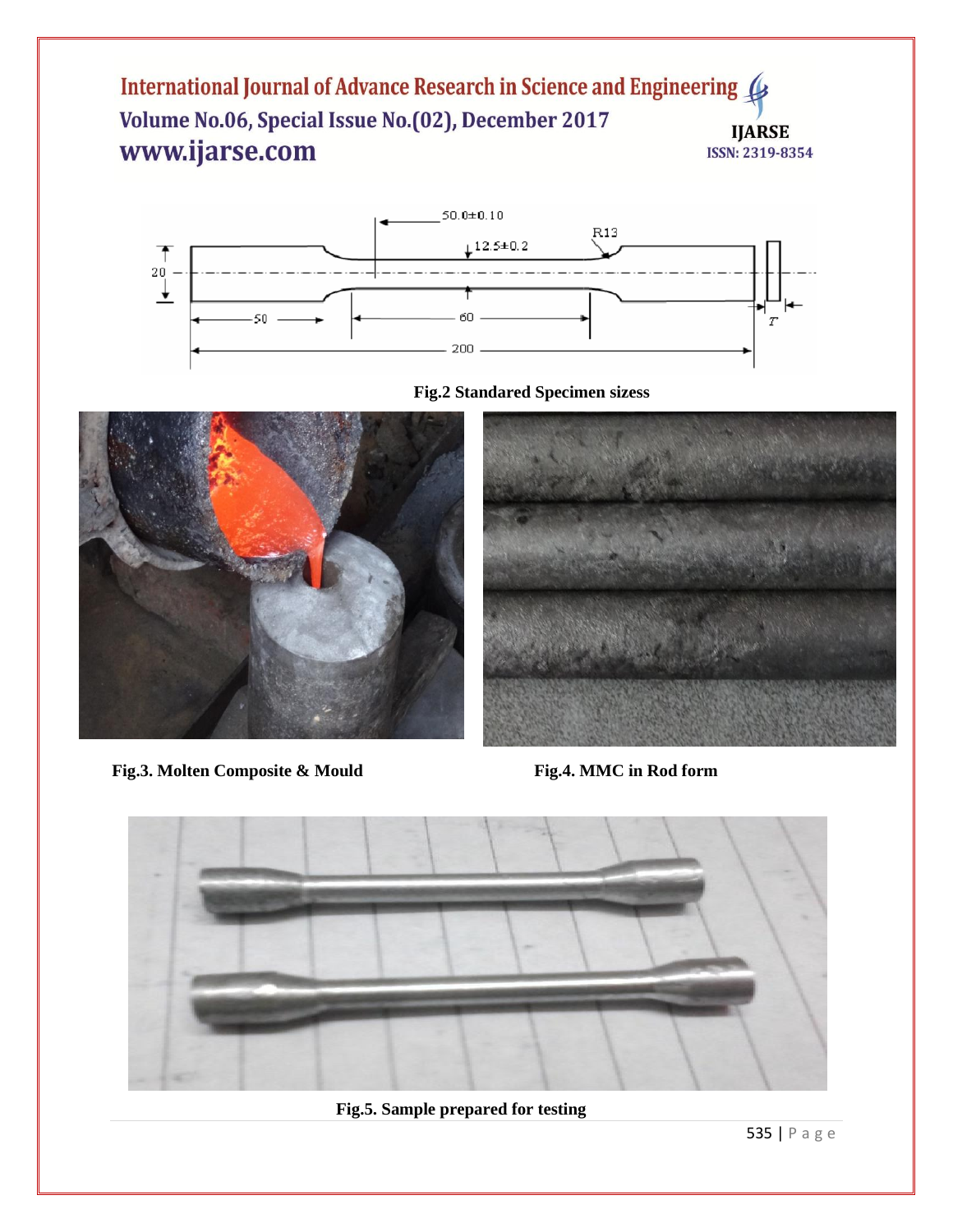#### International Journal of Advance Research in Science and Engineering ( Volume No.06, Special Issue No. (02), December 2017 **IIARSE** www.ijarse.com ISSN: 2319-8354

#### **III RESULTS AND DISCUSSION**

The tensile behaviour of all the samples was examined to determine the tensile strength. The specimens were loaded hydraulically in the computerized UTM machine. The load at which yield point was reached was noted. The experimental result reveals that composites have higher tensile strength than un-reinforced A359 alloy.The graph 1 shows stress strain curve for A359 alloy &The graph 2 shows the stress – strain curve for various reinforced % of B4C in al359 alloy obtained during experiment. It was observed that tensile strength of the composite increases upto(7.5%) an extent with the increase of B4C particles. Strength is an important mechanical property of a composite material which limits its widespread application. The strength of MMC is enhanced by reinforcing B4C particles with it. It was also observed that beyond the 7.5% tensile strength decreases with the increase of B4C%. The maximum value of ultimate strength (386MPa) was obtained at 7.5% B4C.



**Fig. 6 Stress- Strain curve for A359 alloyFig.7 Stress- Strain curve for the composite materials**

#### **IV CONCLUSION**

The approach of fabricating MMC by stir casting technique is proved to be successful. Initially preheating of B4C particles was helpful to remove the moisture and thus reduces the level of porosity.The following conclusions are based on experimental observation on the distribution of B4C particles on Al359 via stir casting and following analysis of part strength are conducted.

1. The tensile strength of MMC is higher than unreinforced metal matrix and the tensile strength of MMC increases with increase in wt. fraction of B4C.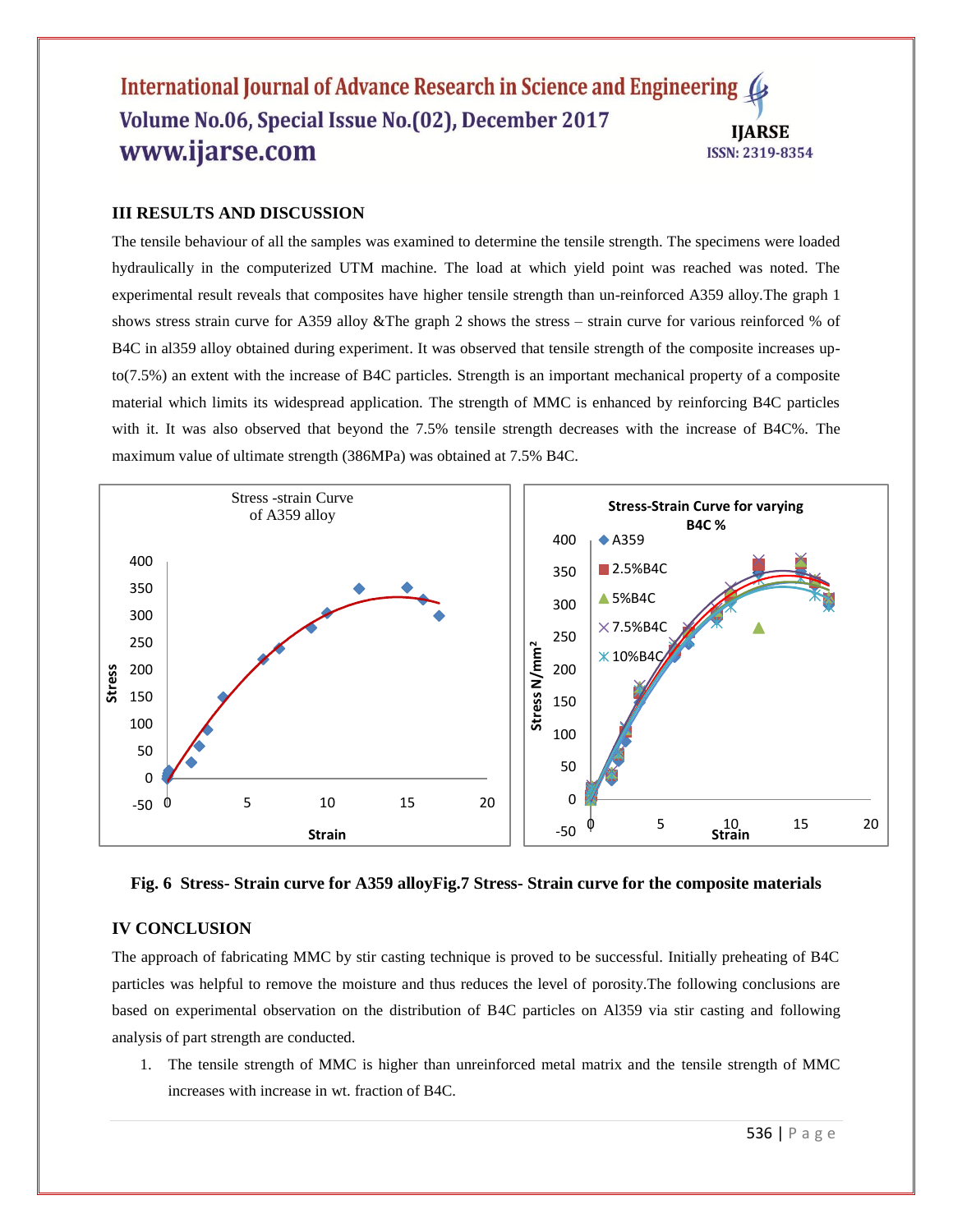#### International Journal of Advance Research in Science and Engineering ( Volume No.06, Special Issue No. (02), December 2017 **IIARSE** www.ijarse.com ISSN: 2319-8354

- 2. The maximum value of ultimate strength was obtained corresponding to the 7.5% of B4C.
- 3. After the 7.5% tensile strength starts decreases.

#### **REFERENCE**

- [1] MadhumitaGoswami, T Mirza, A Sarkar, ShobhaManikandan, Sangeeta,S L Verma, K R Gurumurthy†, V K Shrikhande& G P Kothiyal, Preparation and characterization of magnesium–aluminium–silicate glass ceramics ,Technical Physics and Prototype Engineering Division, †Atomic Fuel Division, Bhabha Atomic Research Centre, Mumbai 400 085, India,2000.
- [2] MattikaBunma, PornoanSubarporn, RattanapornBobuangern, ThanapoHhPatthannkitdamrong, ThasanaiThuanwong, TapanyPatcharawit, Process Parameter-Microstructure-Mechanical Property Relations of SiCp Reinforced Aluminum Composites Produced by Powder-Injection Casting, School of Metallurgical Engineering, Institute of Engineering , Suranaree University of Technology, NakhonRatchasima, Thailand, Journal of Metals, Materials and Minerals, 21(2),2011,.85-93.
- [3] Madhu Kumar YC, Uma Shankar *"Evaluation of Mechanical Properties of Aluminum Alloy 6061-Glass Particulates reinforced Metal Matrix Composites"International Journal of Modern Engineering Research (IJMER), 2(5), 2012, 3207-3209.*
- [4] S. Rama Rao , G. Padmanabhan, "Fabrication and mechanical properties of aluminum-boron carbide composites "Research scholar, Department of Mechanical Engineering, S.V.U. College of Engineering, S. V. University, Tirupathi, India,2012
- [5] SourabhGargatt, Rahul R. Upadhye, Venkatesh S. Dandagi, Srikanth R. Desai, Bhimappa S. Waghamode, Preparation & Characterization of Al-5083 Alloy Composites, Department of Industrial & Production Engineering, B. V. B. College of Engineering & Technology, Hubli, India,2012.
- [6] Abhishek Kumar∗, ShyamLal, Sudhir Kumar, Fabrication and characterization of A359/Al2O3 metal matrix composite using electromagnetic stir casting method , Noida Institute of Engineering and Technology, Greater Noida, Uttar Pradesh, India,2013.
- [7] MahendraBoopathi, M., K.P. Arulshri and N. Iyandurai, Evaluation of Mechanicalproperties of Aluminium Alloy 2024 Reinforced With Silicon Carbide And Fly Ash Hybrid Metal Matrix Composites " Department of Mechanical Engineering, CMS College of Engineering and Technology, Coimbatore-641 032, TamilNadu, India Department of Mechanical Engineering, KPR Institute of Engineering and Technology, Coimbatore-641 407, TamilNadu, India Department of Physics, ThiruvalluvarGovt Arts College, Rasipuram, Namakkal-637 401, TamilNadu, India,2013.
- [8] G. B. Veeresh Kumar1, C. S. P. Rao2, N. Selvaraj, Mechanical and Tribological Behavior of Particulate Reinforced Aluminum Metal Matrix Composites, Research Scholar, National Institute of Technology, Warangal, (A.P), India & Department of Mechanical Engineering, S B M Jain College of Engineering, Jakkasandra (P),